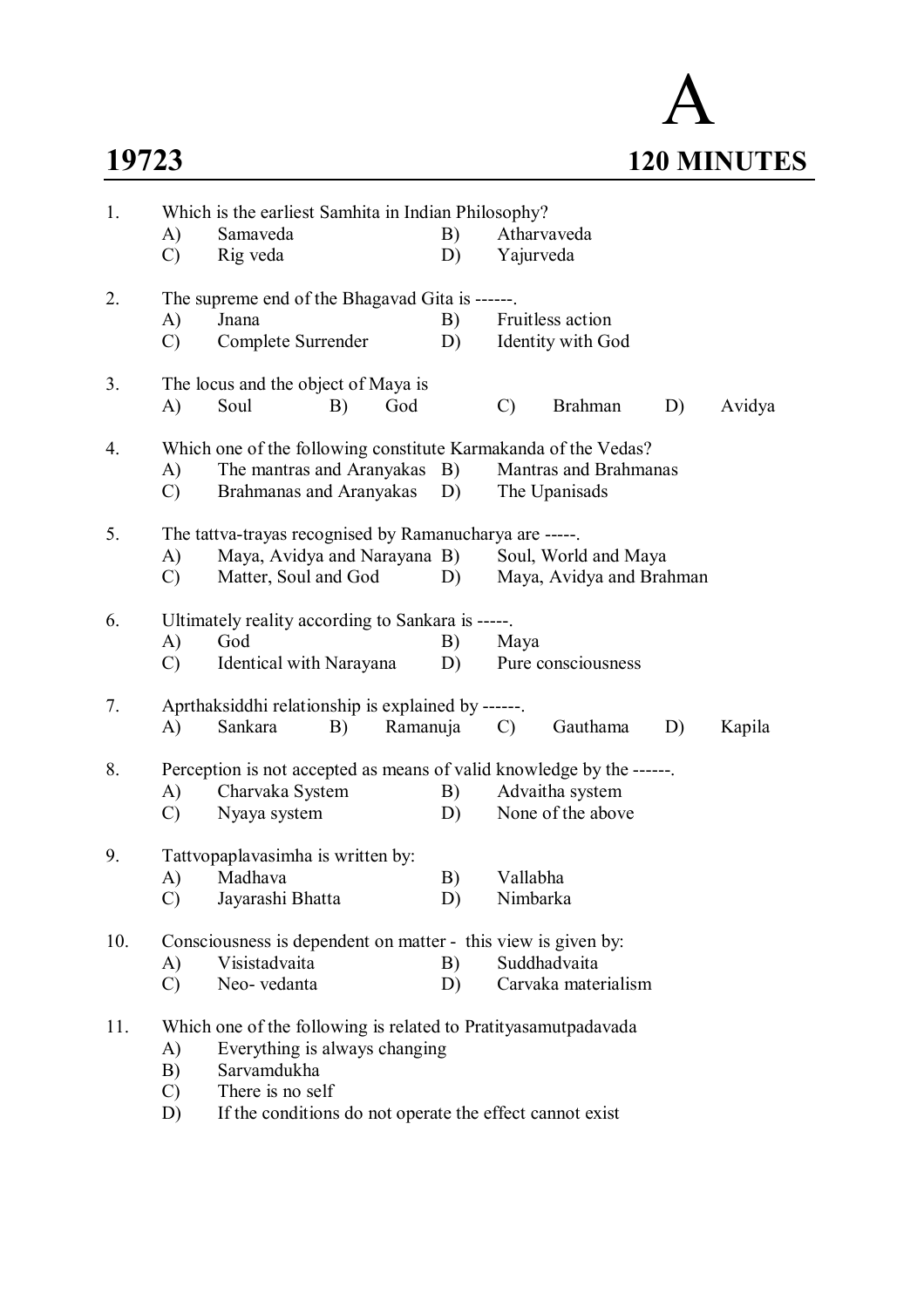| 12. | 'We can know only some aspects of reality and so all our judgements are relative' this<br>is what is known as: |                                                                                                                                                                            |    |          |                                             |                                                    |                                                |    |        |
|-----|----------------------------------------------------------------------------------------------------------------|----------------------------------------------------------------------------------------------------------------------------------------------------------------------------|----|----------|---------------------------------------------|----------------------------------------------------|------------------------------------------------|----|--------|
|     | A)<br>$\mathcal{C}$                                                                                            | Anekandavada<br>Ekandavada                                                                                                                                                 |    | B)<br>D) | Pratityasamudpadavada<br>Syadvada           |                                                    |                                                |    |        |
| 13. | A)<br>$\mathcal{C}$                                                                                            | Tripitakas are written in ----- literature.<br>Sanskrit<br>Pali                                                                                                            |    |          | B)<br>D)                                    |                                                    | Arthamagathi<br>All of the above               |    |        |
| 14. | A)<br>B)<br>$\mathcal{C}$<br>D)                                                                                | The self according to Buddhism is<br>An aggregate of mind and spirit<br>An aggregate of spirit<br>An aggregate of mind and body<br>An aggregate of matter                  |    |          |                                             |                                                    |                                                |    |        |
| 15. | $\bf{A}$                                                                                                       | Who is the founder of Nyaya System?<br>Kanada<br>B)<br>Gautama                                                                                                             |    |          |                                             | $\mathcal{C}$                                      | Vardhamana                                     | D) | Kapila |
| 16. | A)                                                                                                             | How many categories are accepted by the Nyaya System?<br>9                                                                                                                 | B) | 16       |                                             | $\mathcal{C}$                                      | 7                                              | D) | 8      |
| 17. | A)                                                                                                             | The system that is based on the Karmakanda of the Vedas is:<br>Samkhya                                                                                                     | B) | Advaita  |                                             | $\mathcal{C}$                                      | Mimamsa                                        | D) | Dvaita |
| 18. | 1.<br>2.<br>3.<br>4.<br>A)<br>$\mathcal{C}$                                                                    | Match the following:<br>Arya Satyas<br>Anekandavada<br>Vyaptijnana<br>Astanga Yoga<br>1-c, 2-d, 3-b, 4-a<br>1-b, 2-d, 3-a, 4-c                                             |    |          | a)<br>b)<br>$\mathbf{c})$<br>d)<br>B)<br>D) | Jainism<br><b>Buddhism</b><br>Patanjali<br>Anumana | 1-b, 2-a, $3-d$ , 4-c<br>1-b, 2-a, $3-c$ , 4-d |    |        |
| 19. |                                                                                                                | The dhyani theory is based on the work of ------                                                                                                                           |    |          |                                             |                                                    |                                                |    |        |
|     | $\bf{A}$<br>$\mathcal{C}$                                                                                      | Kumaradasa<br>Kuntaka                                                                                                                                                      |    |          | B)<br>D)                                    | <b>Bhoja</b>                                       | Anandavardana                                  |    |        |
| 20. | A)<br>$\mathcal{C}$                                                                                            | Who is credited with having originated the Rasa theory?<br>Abhinavagupta<br>Anandavardhana                                                                                 |    |          | B)<br>D)                                    | <b>Bharata</b>                                     | Kumaradasa                                     |    |        |
| 21. | A)<br>$\mathcal{C}$                                                                                            | According to Gandhiji which one of the following may be regarded as an Indian<br>alternative to the western concept of Socialism and Communism?<br>Satyagraha<br>Sarvodaya |    |          | B)<br>D)                                    | Trusteeship                                        | Bread labour                                   |    |        |
| 22. | A)<br>$\mathcal{C}$                                                                                            | ------- believes in the religion of man.<br>Dr.Radhakrishnan<br>Tagore                                                                                                     |    |          | B)<br>D)                                    | Gandhiji                                           | Krishnamurthi                                  |    |        |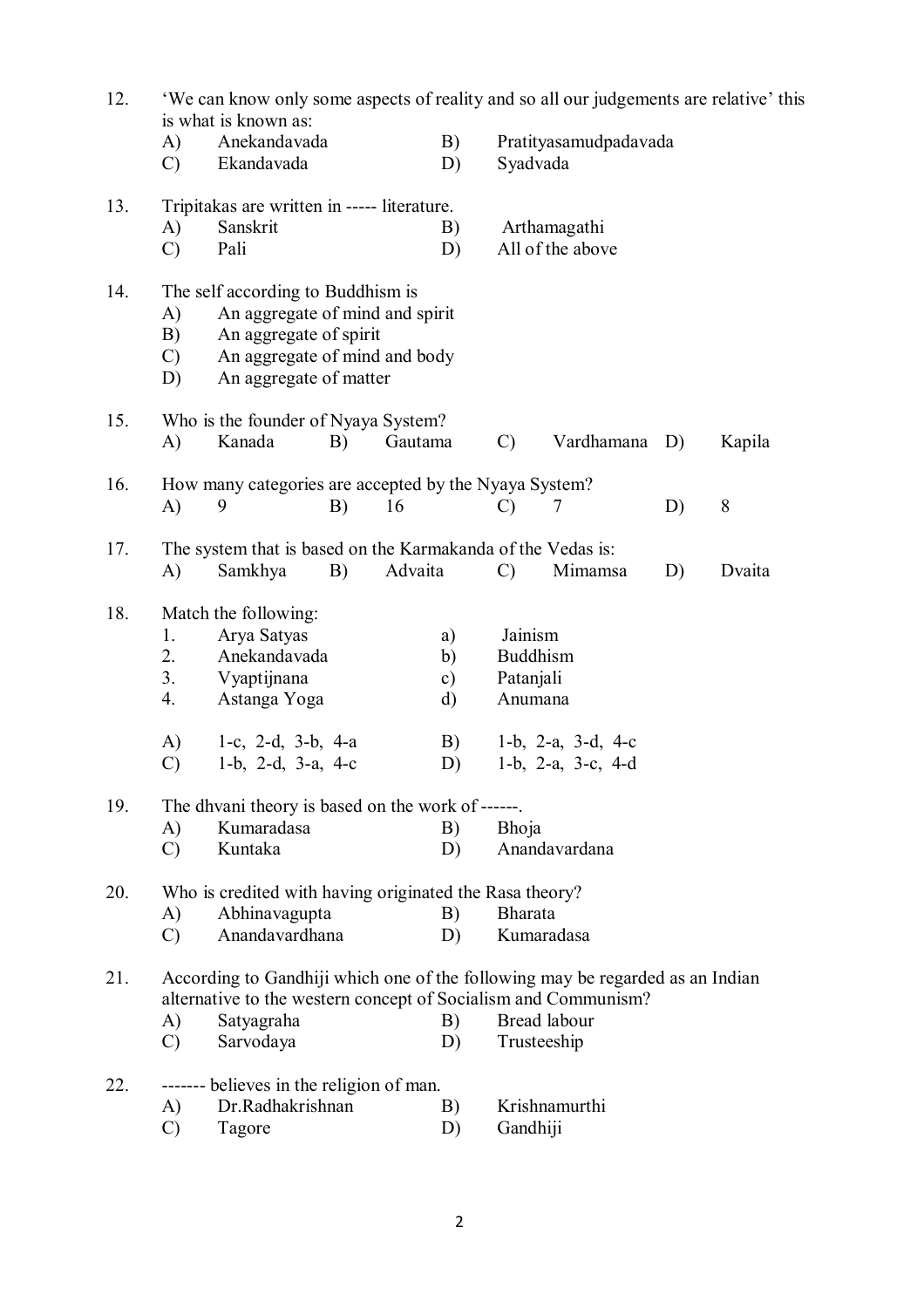| 23. | A)<br>B)<br>$\mathcal{C}$<br>D) | Raja Yoga is the way to the realisation of immortality by-----<br>Good work and unselfishness<br>Non-attachment<br>Love<br>Controlling the mind and the body.                |          |                                                                                                                                     |  |  |  |  |  |
|-----|---------------------------------|------------------------------------------------------------------------------------------------------------------------------------------------------------------------------|----------|-------------------------------------------------------------------------------------------------------------------------------------|--|--|--|--|--|
| 24. | A)<br>$\mathcal{C}$             | Who said that 'religion is a necessity of life.'?<br>Aurobindo<br>Swami Vivekananda                                                                                          | B)<br>D) | Kierkagaard<br>SreeNarayana Guru                                                                                                    |  |  |  |  |  |
| 25. | 1.<br>3.                        | The universal man<br>The supreme spirit                                                                                                                                      | 2.<br>4. | The expressions that have been frequently used for the Absolute by Tagore is ----<br>The supreme person<br>The infinite personality |  |  |  |  |  |
|     | A)<br>$\mathcal{C}$             | $1$ and $2$<br>1 only                                                                                                                                                        | B)<br>D) | 1, 2 and 3<br>All of the above                                                                                                      |  |  |  |  |  |
| 26. | A)                              | Supermind<br>Mind<br>B)                                                                                                                                                      |          | According to Sri. Aurobindo the link between higher sphere and the lower sphere is:<br>$\mathcal{C}$<br>Psyche<br>D)<br>Life        |  |  |  |  |  |
| 27. | A)<br>$\mathcal{C}$             | Who among the following is considered to be the father of the Indian Renaissance<br>movement?<br>Swami Vivekananda<br>Raja Ram Mohan Roy<br>B)<br>Gandhiji<br>D)<br>Kelappan |          |                                                                                                                                     |  |  |  |  |  |
| 28. | A)<br>$\mathcal{C}$             | SreeNarayanaguru<br>Ramana Maharshi                                                                                                                                          | B)<br>D) | "Bhakti' gives birth to jnana as a mother gives birth to a child" This was expressed by:<br>Vivekananda<br>Gandhiji                 |  |  |  |  |  |
| 29. | A)<br>$\mathcal{C}$             | Whose Philosophy is known as Purna-advaita?<br>SreeSankara<br>Aurobindo                                                                                                      | B)<br>D) | Swami Vivekananda<br>Ramana Maharshi                                                                                                |  |  |  |  |  |
| 30. | A)<br>$\mathcal{C}$             | Creation according to Sri. Aurobindo is a process of ------.<br>Descent and ascent<br>Both A and B                                                                           | B)<br>D) | Involution and evolution<br>Mechanical manifestation                                                                                |  |  |  |  |  |
| 31. | $of$ -----.                     |                                                                                                                                                                              |          | Evolutionary growth according to Aurobindo is the process and this involves process                                                 |  |  |  |  |  |
|     | A)<br>$\mathcal{C}$             | Widening<br>Integration                                                                                                                                                      | B)<br>D) | Heightening<br>All of the above                                                                                                     |  |  |  |  |  |
| 32. | A)<br>$\mathcal{C}$             | 'Who am I' was written by<br>Vivekananda<br>Sree Narayana Guru                                                                                                               | B)<br>D) | Ramana Maharshi<br>Chattambi Swamikal                                                                                               |  |  |  |  |  |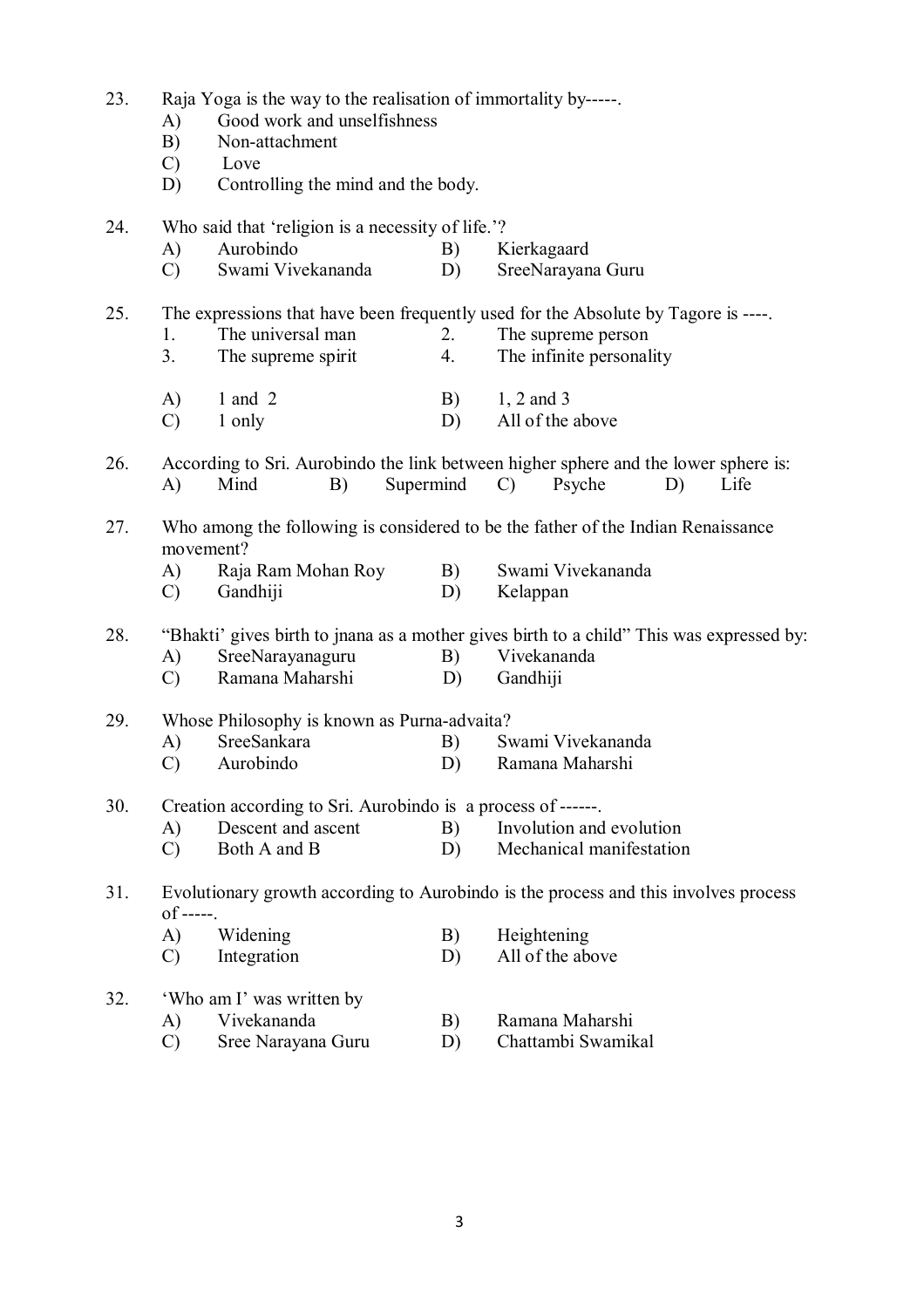- 33. Examine the following statements:
	- 1. Manu is older than Manoj.
	- 2. Krishna is older than Manu.
	- 3. Manoj is older than Krishna.

If the first two statements are True, then the third statement is -----.

- A) True B) False
- C) Can be true or false D) Uncertain
- 34. The ultimate reality according to Radhakrishnan has to be-------.
	- A) Personal God B) Principles of the universe
	- C) Saguna Brahman D) Spiritual
- 35. In Gandhiji's Philosophy means and end are------.
	- A) End is high
	- B) Means are important
	- C) Means and end are convertable terms
	- D) End justifies the means.

36. The most important contribution of M.N Roy to Philosophy is

- A) Rationalism B) Radical Humanism
- C) Universalism D) Idealism
- 37. Assertion (A) : There are six orthodox systems in Indian Philosophy. Reason  $(R)$ : All orthodox systems of Indian Philosophy are atheistic.
	- A) Both (A) and (R) are true and (R) is the correct explanation of (A)
	- B) Both (A) and (R) are true and (R) is not the correct explanation of (A)
	- $(C)$  (A) is true, but  $(R)$  is false
	- D) (A) is false, but (R) is true

#### 38. 'Waiting for a Visa' is the autobiography of -----.

- A) J.Krishmurti B) M.N. Roy C) Tagore D) Ambedkar
- 39. Assertion (A) : All propositions are sentences. Reason  $(R)$ : All sentences are propositions.
	- A) Both (A) and (R) are true and (R) is the correct explanation of (A)
	- B) Both (A) and (R) are true and (R) is not the correct explanation of (A)
	- C) (A) is false, but (R) is true
	- D) (A) is true, but  $(R)$  is false

#### 40. Who wrote 'Daiva Dasakam'

- A) Sree Narayanaguru B) Chattambi Swamikal
- C) Sankaracharya D) Thiruvalluvar
- 41. According to Plato ideas are------.
	- A) Absolute B) Eternal
	- C) Timeless D) All of the above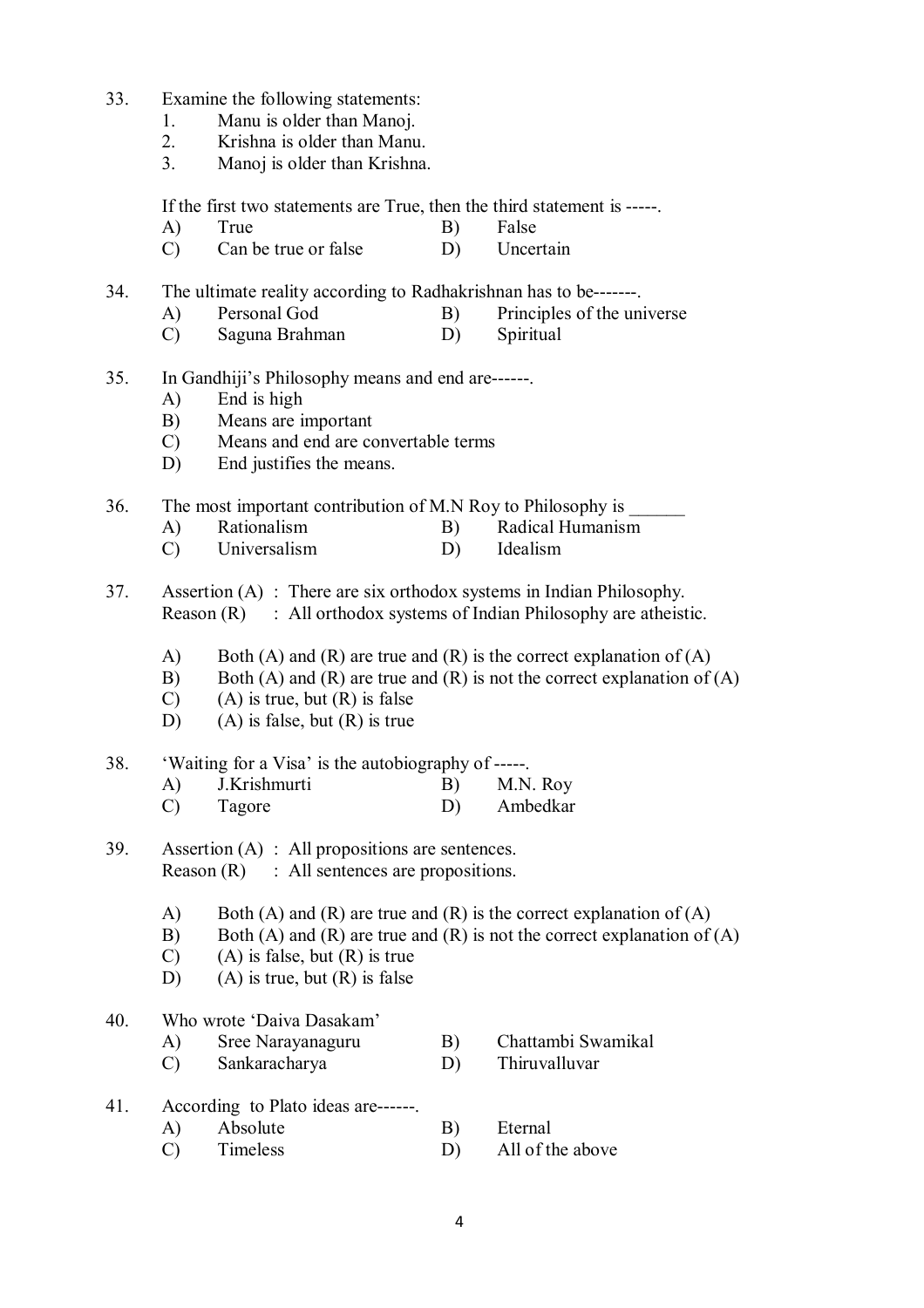| 42. | A)                              | Pre- established harmony was put forward by ------.<br>Locke                                                           | B) | Leibniz   |          | $\mathcal{C}$  | Descartes                                                              | D) | Spinoza    |
|-----|---------------------------------|------------------------------------------------------------------------------------------------------------------------|----|-----------|----------|----------------|------------------------------------------------------------------------|----|------------|
| 43. | A)<br>$\mathcal{C}$             | Who said that "It was Hume's Essays which awaked me from dogmatic slumber"-<br>Berkely<br>Hegel                        |    |           | B)<br>D) | Leibniz        | <b>Immanuel Kant</b>                                                   |    |            |
| 44. | A)<br>$\mathcal{C}$             | Which Philosopher's theory is known as Pluralistic metaphysical idealism?<br>Descrtes<br>Leibniz                       |    |           | B)<br>D) | Spinoza        | Immanuel Kant.                                                         |    |            |
| 45. | A)<br>$\mathcal{C}$             | Idealism of ------ is a synthesis of Rationalism and Empiricism.<br><b>Immanuel Kant</b><br>Hegal                      |    |           | B)<br>D) | Kocke<br>Plato |                                                                        |    |            |
| 46. | A)                              | The 'Science of Logic' is written by------.<br>Kant                                                                    | B) | Hegel     |          | $\mathcal{C}$  | Marx                                                                   | D) | Locke      |
| 47. | A)<br>B)<br>$\mathcal{C}$<br>D) | Descartes Philosophical method is ------.<br>Cartesian method<br>Method of doubt<br>All of the above                   |    |           |          |                | The implementation of mathematical method into the field of philosophy |    |            |
| 48. | A)                              | 'Every determination is negation' is the famous maxim of ------.<br>Leibniz                                            | B) | Spinoza   |          | $\mathcal{C}$  | Descartes                                                              | D) | Kant       |
| 49. | A)<br>$\mathcal{C}$             | Berkely's system is popularly known as -----.<br>Objective idealism<br>Agnosticism                                     |    |           | B)<br>D) |                | Subjective idealism<br>Materialism                                     |    |            |
| 50. | A)                              | Who said that 'the real is rational and rational is real'?<br>Descartes                                                | B) | Spinoza   |          | $\mathcal{C}$  | Kant                                                                   | D) | Hegel      |
| 51. | A)                              | The father of modern empiricism<br>Berkeley                                                                            | B) | Hume      |          | $\mathcal{C}$  | Locke                                                                  | D) | John Dewey |
| 52. | A)                              | ------- refutes the theory of innate ideas.<br>Leibniz                                                                 | B) | Descartes |          | $\mathcal{C}$  | Spinoza                                                                | D) | Locke      |
| 53. | A)                              | Spinoza was known as a ------.<br>Atheist                                                                              | B) | Pantheist |          | $\mathcal{C}$  | Pluralist                                                              | D) | Dualist    |
| 54. | A)<br>$\mathcal{C}$             | According to Locke all our knowledge is attained through ------.<br>Intuition<br>Experience                            |    |           | B)<br>D) | Reason         | Divine power                                                           |    |            |
| 55. |                                 | "The law of causality indicates mere possibility, no certainity or invariability" this<br>view was expressed by -----. |    |           |          |                |                                                                        |    |            |

view was expressed by  $A$ ) Locke  $(A)$  B) Berkely C) Hume D) Kant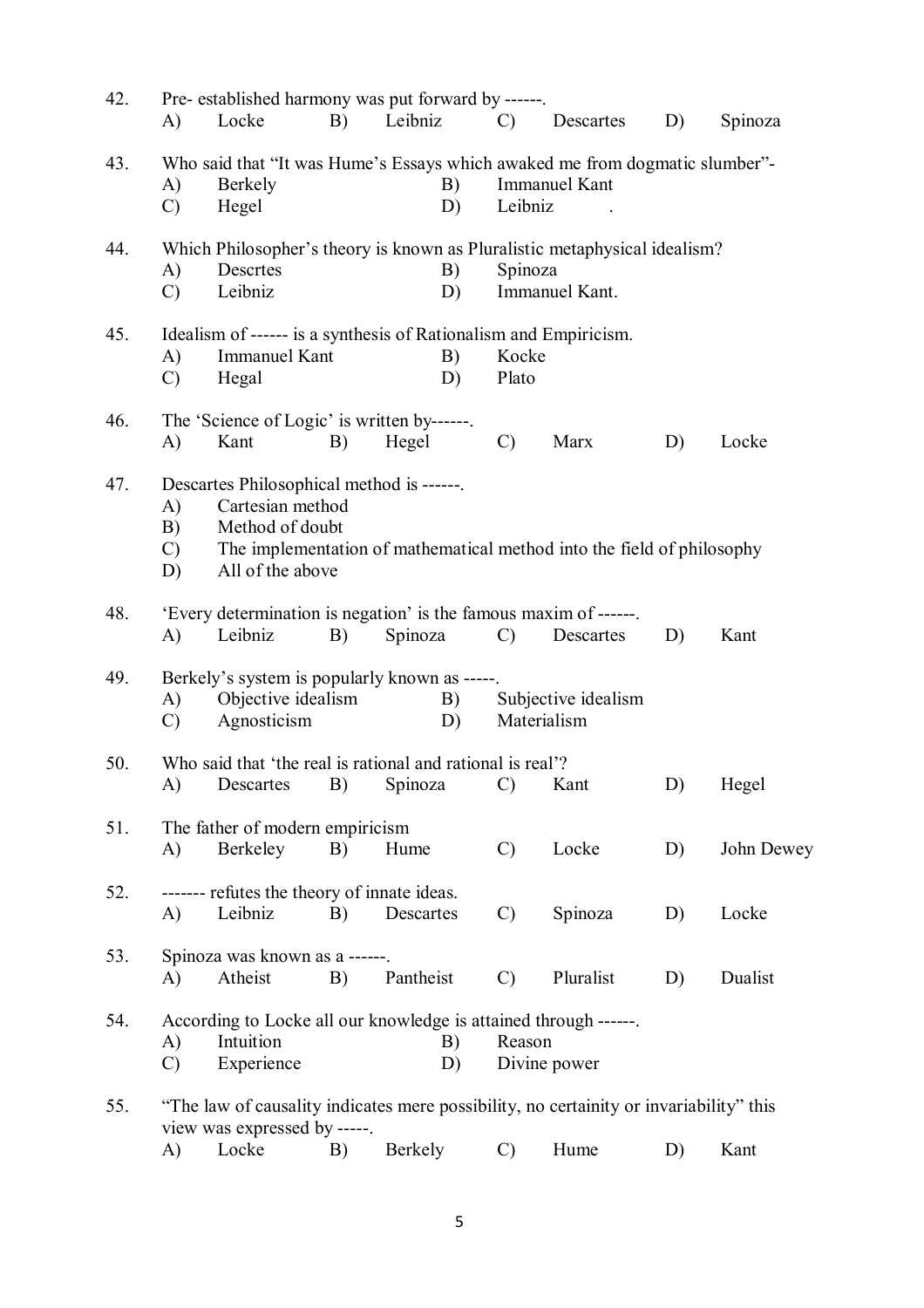- 56. According to ------philosophy passes from facts to God, theology from God to facts.
	- A) Descartes B) Hume
	- C) St. Thomas Aquinas D) J.Krishnamurti
- 57. Who was the author of the book 'An Enquiry Concerning Human Understanding'? A) Berkeley B) Locke C) Hume D) Hegel
- 58. Observe the following statements and state whether they are true or false based on the options given below:
	- 1. Gilbert Ryle used the expression Ghost in the Machine.
	- 2. Either Or is the book written by Karl Jaspers.
	- 3. *Man is the measure of all things* is a famous statement of Socrates.
	- 4. Jacques Derrida was a French Philosopher.
	- A) All statements are true
	- B) Statements 1  $& 2$  are true and 3  $& 4$  are false
	- C) Statements 1, 2  $&$  3 are true and 4 is false
	- D) Statements 1 & 4 are true and 2 & 3 are false

59. The four idols prescribed by Bacon are idols of tribe, cave, market place and -----. A) College B) Village C) Theater D) Church

60. Match the Following

|    | Locke              | a | Mystery and Problem                  |  |  |  |  |  |
|----|--------------------|---|--------------------------------------|--|--|--|--|--|
| 2. | Heideggar          | b | Scepticism                           |  |  |  |  |  |
| 3. | Marcel             | c | Tabula rasa                          |  |  |  |  |  |
|    | Hume               |   | Dasein                               |  |  |  |  |  |
|    |                    |   |                                      |  |  |  |  |  |
| A) | 1-c, 2-b, 3-d, 4-a |   | 1-c, 2-d, 3- a, 4- b<br>$\mathbf{B}$ |  |  |  |  |  |

- C) 1-b, 2-d, 3-c, 4-a D) 1-c, 2-a, 3-d, 4-b
- 61. Who put forward the famous dictum "existence precedes essence?" A) Kierkegaard B) Sartre C) Marcel D) Nietzsche
- 62. Existentialism has become an influential movement in the -------.<br>A)  $19^{th}$  century B)  $20^{th}$  century C)  $21^{st}$  century A)  $19^{th}$  century B)  $20^{th}$  century C)  $21^{st}$  century D)  $18^{th}$  century

63. Who is considered as the father of Existentialism? A) Sartre B) Heidegger C) Kierkegaard D) Karl Jaspers

64. The centre of existentialist philosophy is: A) Soul and God B) Objectivity C) Super human being D) Concrete man 65. Who believed that an unexamined life is useless?

A) Kierkegaard B) Sartre C) Socrates D) Nietzsche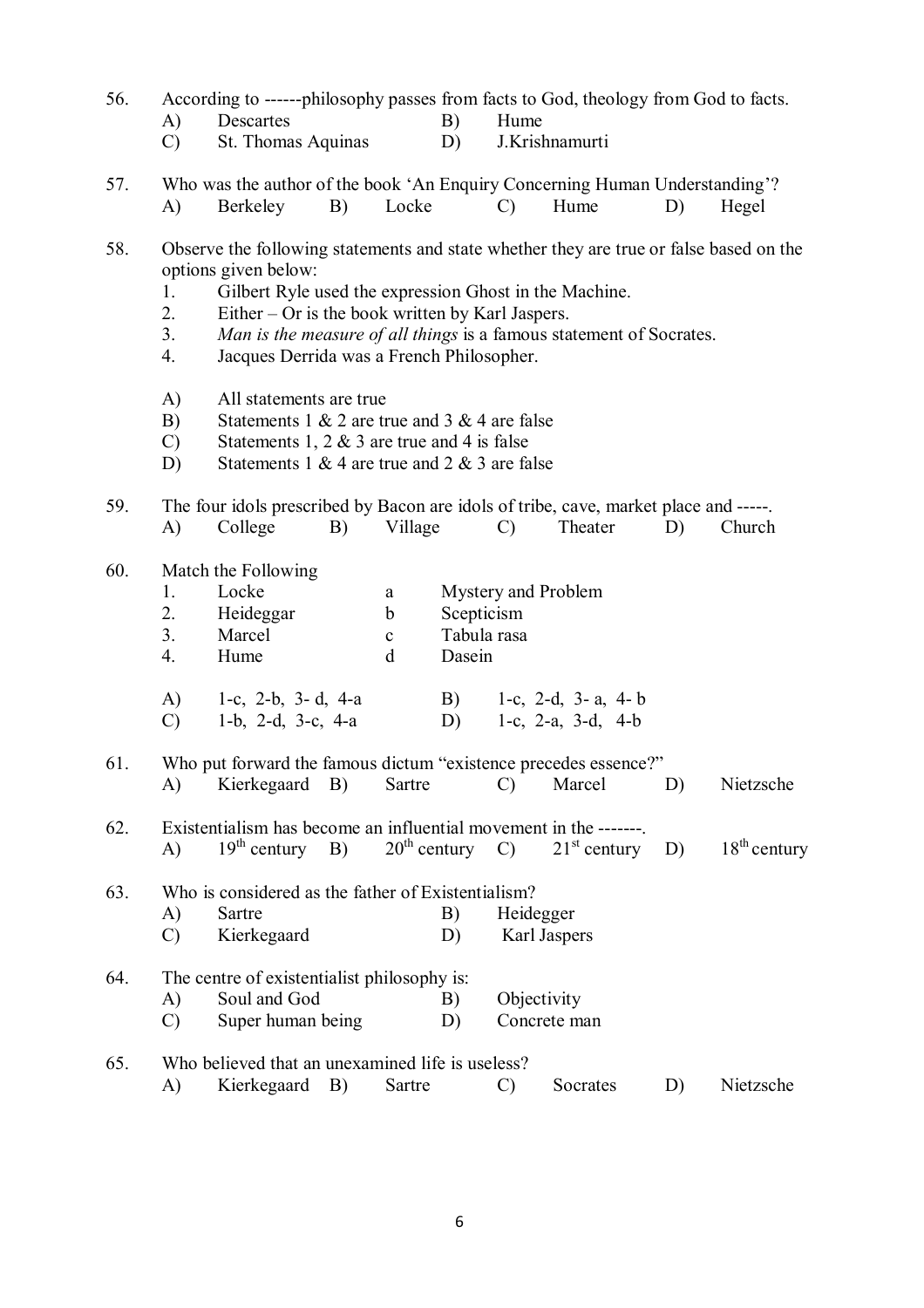| 66. | $\mathcal{C}$                                                                                                                                                                                                                                                                                                                                                                                | Kierkegaard did not believe in------.<br>A) Subjectivity<br>Collective Self-realisation                                                                                                    |    |           | B)<br>D)       | God           | Individual self realisation             |           |             |
|-----|----------------------------------------------------------------------------------------------------------------------------------------------------------------------------------------------------------------------------------------------------------------------------------------------------------------------------------------------------------------------------------------------|--------------------------------------------------------------------------------------------------------------------------------------------------------------------------------------------|----|-----------|----------------|---------------|-----------------------------------------|-----------|-------------|
| 67. | A)                                                                                                                                                                                                                                                                                                                                                                                           | Who is the author of the book 'Being and Nothingness'?<br>Nietzsche                                                                                                                        | B) | Heidegger |                | $\mathcal{C}$ | Sartre                                  | D)        | Marcel      |
| 68. |                                                                                                                                                                                                                                                                                                                                                                                              | Find out the fallacy in the following argument.<br>All birds are animals.<br>No reptiles are birds.<br>No reptiles are animals.                                                            |    |           |                |               |                                         |           |             |
|     | A)<br>$\mathcal{C}$                                                                                                                                                                                                                                                                                                                                                                          | <b>Illicit Major</b><br><b>Undistributed Middle</b>                                                                                                                                        |    |           | B)<br>D)       |               | <b>Illicit Minor</b><br>Ambiguous Major |           |             |
| 69. | Point out the feature that is not applicable to Kierkegaard's conception of aesthetic man:<br>Search for pleasure.<br>A)<br>Recognizes dignity of man<br>B)<br>Attracted towards external circumstances<br>$\mathcal{C}$<br>Behaves according to his impulses and emotions<br>D)                                                                                                             |                                                                                                                                                                                            |    |           |                |               |                                         |           |             |
| 70. | A)                                                                                                                                                                                                                                                                                                                                                                                           | According to Kierkegaard the best model for ethical life is -----.<br>Socrates                                                                                                             | B) | Kant      |                | $\mathcal{C}$ | Moore                                   | D)        | J.S. Mill   |
| 71. | A)                                                                                                                                                                                                                                                                                                                                                                                           | "To be men, to continue to remain men" was the motto of ------<br>Marcel                                                                                                                   | B) |           | Kierkegaard C) |               | Neitzsche                               | D)        | Sartre      |
| 72. | A)                                                                                                                                                                                                                                                                                                                                                                                           | Existential Dialectic is presented by<br>Hegel                                                                                                                                             | B) |           | Kierkegaard    | $\mathcal{C}$ | Kant                                    | D)        | Marx        |
| 73. | A)                                                                                                                                                                                                                                                                                                                                                                                           | 'The Philosophy of Arithematic' was written by -----.<br><b>Brentano</b>                                                                                                                   | B) | Husserl   |                | $\mathcal{C}$ | Sartre                                  | D)        | Kierkegaurd |
| 74. | A)                                                                                                                                                                                                                                                                                                                                                                                           | Who said that 'God is dead?"<br>Nietzsche                                                                                                                                                  | B) | Sartre    |                | $\mathcal{C}$ | Heidegger                               | D)        | Marcel      |
| 75. | Who said that "man is only the sum total of his actions besides his actual daily life he<br>is nothing".<br>Marcel<br>A)<br>Sartre<br>$\mathcal{C}$<br>Kierkegaard D)<br>B)                                                                                                                                                                                                                  |                                                                                                                                                                                            |    |           |                |               |                                         | Nietzsche |             |
| 76. | Read the following sentences and state whether they are true or false<br>According to Heidegger the being that truly exists is the being of man<br>1.<br>2.<br>Hume expressed that causality is a probability<br>Marcel believes that the essence of man is to be in a situation<br>3.<br>4.<br>Existentialists reacted against the dehumanizing tendencies of the traditional<br>philosophy |                                                                                                                                                                                            |    |           |                |               |                                         |           |             |
|     | A)<br>B)<br>$\mathcal{C}$<br>D)                                                                                                                                                                                                                                                                                                                                                              | Statement 1, 2 and 4 are true and 3 is false<br>Statements 1 and 2 are true and 3 and 4 are false<br>Statements 1 and 4 are true and 2 and 3 are false<br>All the four statements are true |    |           |                |               |                                         |           |             |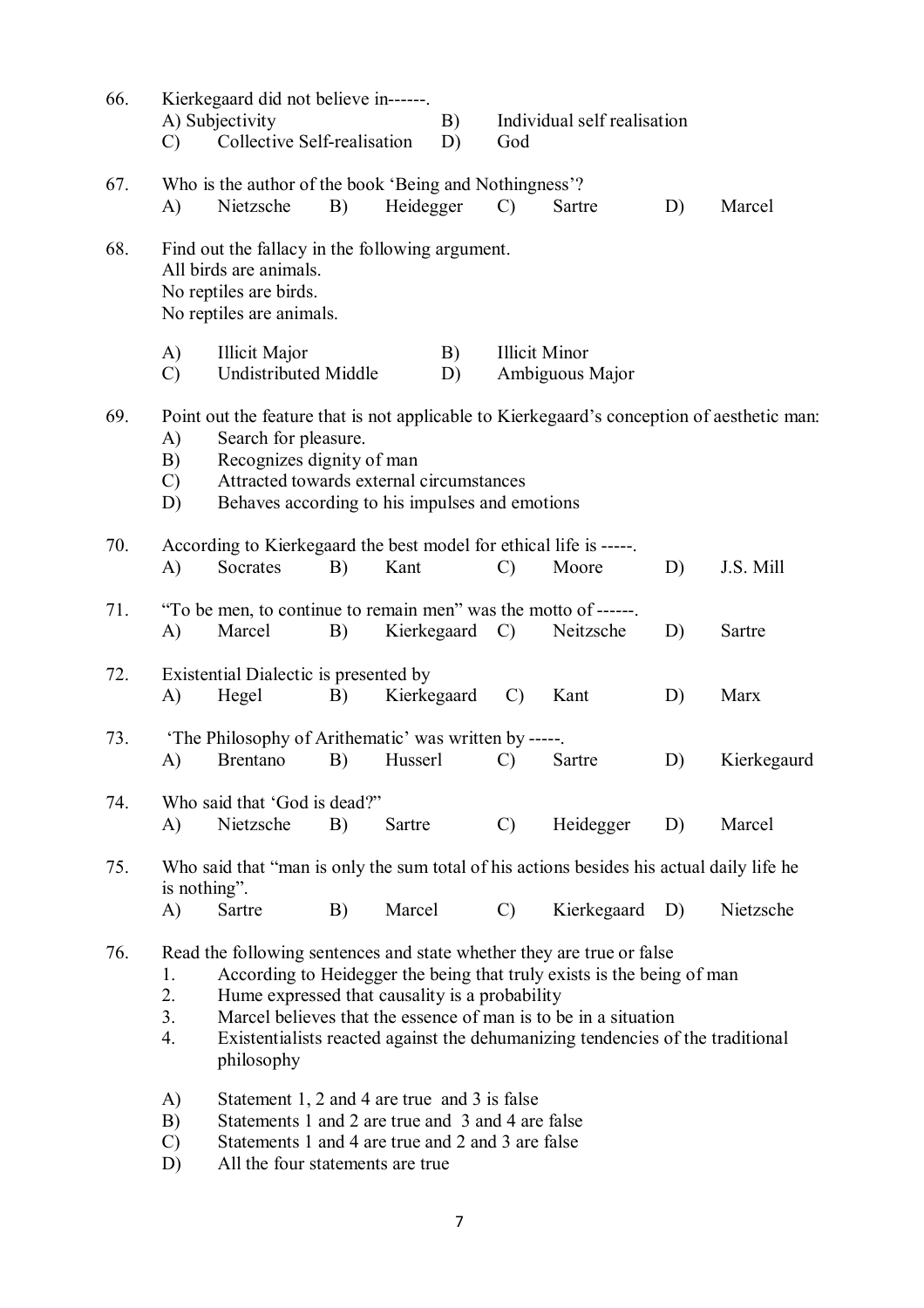- 77. According to Karl Popper the Hallmark of scientific theories is their systematic ----.
	- A) verifiability B) falsifiability
	- C) conventionality D) paradigm shift
- 78. Which among the following is not a work of Karl Popper?
	- A) The Logic of Scientific Discovery
	- B) The Structure of Scientific Revolution
	- C) Conjectures and Refutations
	- D) Objective Knowledge: An Evolutionary Approach
- 79. The term incommensurable means:
	- A) to have no methodological rules
	- B) to have methodological rules
	- C) to have common measure
	- D) to have no common measure

80. According to Popper, which is the central problem of the Philosophy of Science?

- A) demarcation B) scientific method
- C) pseudoscience D) mystery
- 81. Who wrote 'Against Method'?
	- A) Karl Popper B) Bertrand Russel
	- C) Paul Karl Feyerabend D) Wittgensein

82. Variables are symbols whose meaning is not -----.

- A) Varies B) Constant
- C) Both A and B D) None of the above

83. A horse shoe symbol is used to signify ------

- A) Material equivalence B) Strong disjunction
- C) Material implication D) Conjunction

# 84. A curl or tilde is used to symbolize

- A) Conjunction B) Disjunction<br>C) Material equivalence D) Negation
- $(C)$  Material equivalence  $(D)$
- 85. In case 'p' is true and 'q' is true p.q is -----. A) True B) False C) Neither true nor false D) True and false

86. A material implication is false only if the antecedent is ------and the consequent is ----. A) False, true B) True, false C) False, false D) True, true

87. A statement form that has only true substitution instances is said to be------.

- A) Contingent B) Contradiction<br>
C) Tautology D) Compound sta
- C) Tautology D) Compound statement

| 88. | $P \equiv \sim P$ is proved to be ----. |
|-----|-----------------------------------------|
|     |                                         |

- A) Contingent B) Tautology
- C) Contradiction D) None of the above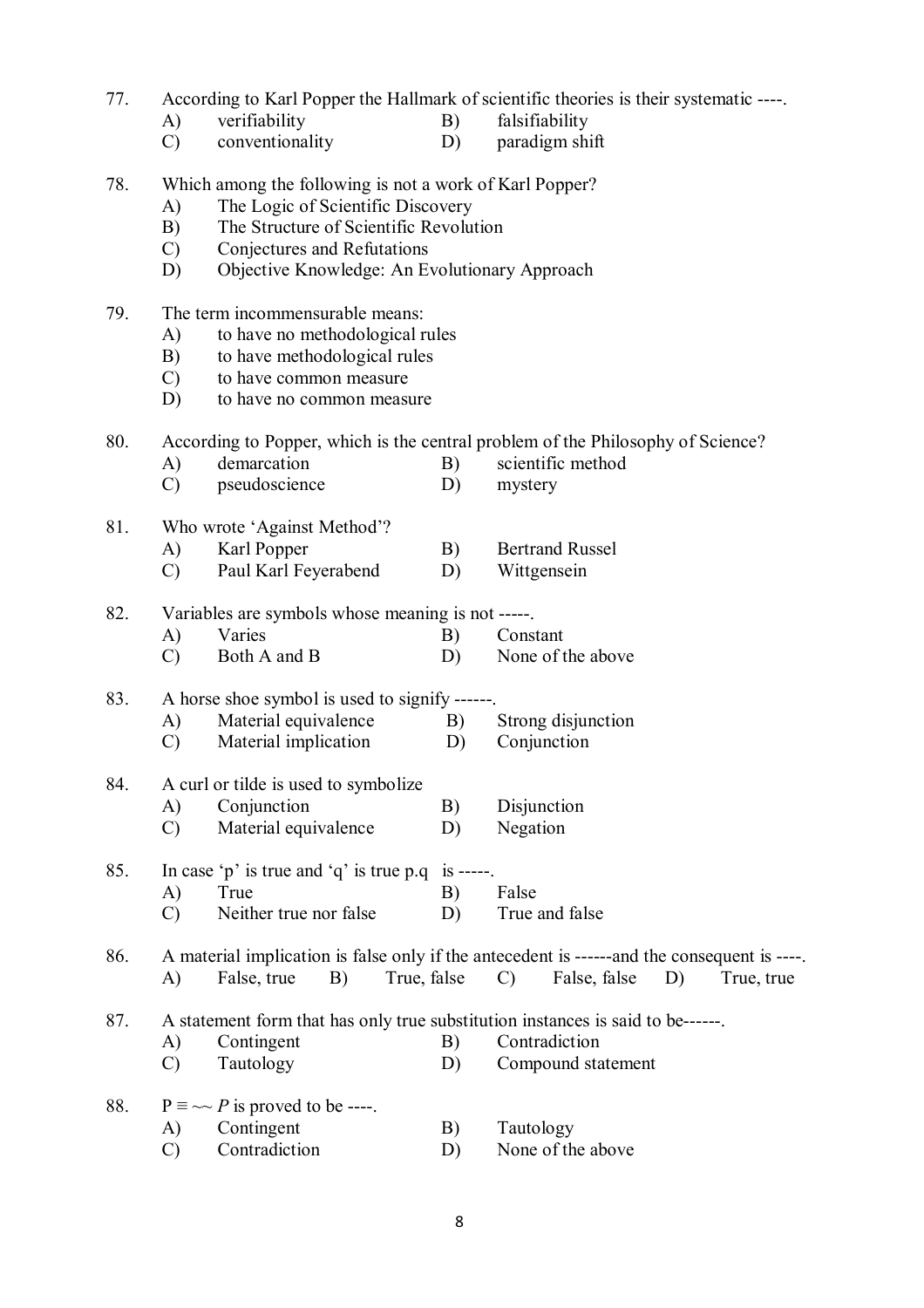| 89.  |                                                                                                                                                                                                                                           | quality are ------.                                   |    |            | Universal propositions having the same subject and predicate terms but differ only in |                 |                                                                                         |    |            |  |
|------|-------------------------------------------------------------------------------------------------------------------------------------------------------------------------------------------------------------------------------------------|-------------------------------------------------------|----|------------|---------------------------------------------------------------------------------------|-----------------|-----------------------------------------------------------------------------------------|----|------------|--|
|      | $\mathbf{A}$<br>$\mathcal{C}$                                                                                                                                                                                                             | Contrary<br>Subaltern                                 |    |            | B)<br>D)                                                                              |                 | Sub contrary<br>Contradictory                                                           |    |            |  |
| 90.  |                                                                                                                                                                                                                                           |                                                       |    |            |                                                                                       |                 | The process by which a conclusion is inferred from multiple observations is called----. |    |            |  |
|      | A)                                                                                                                                                                                                                                        | Deduction                                             | B) | Induction  |                                                                                       |                 | C) Conversion                                                                           | D) | Obversion  |  |
| 91.  |                                                                                                                                                                                                                                           | 'A' and 'O' Propositions are                          |    |            |                                                                                       |                 |                                                                                         |    |            |  |
|      | A)<br>$\mathcal{C}$                                                                                                                                                                                                                       | Contrary<br>Sub Contrary                              |    |            | B)<br>D)                                                                              |                 | Contradictory<br>Sub alternation                                                        |    |            |  |
| 92   | The term of the syllogism, which does not occur in the conclusion, but appear in both                                                                                                                                                     |                                                       |    |            |                                                                                       |                 |                                                                                         |    |            |  |
|      | $\bf{A}$                                                                                                                                                                                                                                  | premises, is called the ------<br>Major term B)       |    | Minor term |                                                                                       | $\mathcal{C}$ ) | Middle term D)                                                                          |    | Conclusion |  |
|      |                                                                                                                                                                                                                                           |                                                       |    |            |                                                                                       |                 |                                                                                         |    |            |  |
| 93.  | If two or more instances of the phenomenon under investigation have only one<br>circumstance in common, the circumstance in which alone all the instances agree is the<br>cause or effect of the given phenomenon- this method is ------. |                                                       |    |            |                                                                                       |                 |                                                                                         |    |            |  |
|      | A)<br>$\mathcal{C}$                                                                                                                                                                                                                       | Method of difference<br>Method of agreement           |    |            | B)<br>D)                                                                              |                 | Method of residues<br>Method of concomitant variation                                   |    |            |  |
|      |                                                                                                                                                                                                                                           |                                                       |    |            |                                                                                       |                 |                                                                                         |    |            |  |
| 94.  |                                                                                                                                                                                                                                           | moral knowledge is impossible.                        |    |            |                                                                                       |                 | The Meta ethical theory which entails that no one has any moral knowledge or            |    |            |  |
|      | A)                                                                                                                                                                                                                                        | Prescriptivism                                        |    |            | B)                                                                                    |                 | Universalisability                                                                      |    |            |  |
|      | $\mathcal{C}$                                                                                                                                                                                                                             | Moral Skepticism                                      |    |            | D)                                                                                    |                 | Instumentalism                                                                          |    |            |  |
| 95.  |                                                                                                                                                                                                                                           | Who is considered as the chief exponent of Emotivism? |    |            |                                                                                       |                 |                                                                                         |    |            |  |
|      | A)                                                                                                                                                                                                                                        | Russell                                               | B) | Ayer       |                                                                                       | $\mathcal{C}$   | Hare                                                                                    | D) | Carnap     |  |
| 96.  | 'Language Truth and Logic' was written by -----.                                                                                                                                                                                          |                                                       |    |            |                                                                                       |                 |                                                                                         |    |            |  |
|      | A)                                                                                                                                                                                                                                        | Ayer                                                  | B) | Stevenson  |                                                                                       | $\mathcal{C}$   | Carnap                                                                                  | D) | Russell    |  |
| 97.  |                                                                                                                                                                                                                                           |                                                       |    |            |                                                                                       |                 | An ethical frame work that grants 'moral standing' solely to human beings is known      |    |            |  |
|      | $as---$ .<br>A)                                                                                                                                                                                                                           | Technocentrism                                        |    |            | B)<br>Antropocentrism                                                                 |                 |                                                                                         |    |            |  |
|      | $\mathcal{C}$                                                                                                                                                                                                                             | Deep ecology                                          |    |            | D)                                                                                    |                 | Shallow ecology                                                                         |    |            |  |
| 98.  |                                                                                                                                                                                                                                           | "The Ecology of Wisdom" was written by                |    |            |                                                                                       |                 |                                                                                         |    |            |  |
|      | A)                                                                                                                                                                                                                                        | Carson                                                |    |            | B)                                                                                    |                 | <b>Arne Naess</b>                                                                       |    |            |  |
|      | $\mathcal{C}$                                                                                                                                                                                                                             | Carolynmerchant                                       |    |            | D)                                                                                    | Hare            |                                                                                         |    |            |  |
| 99.  |                                                                                                                                                                                                                                           | Who initiated the Chipko Movement?                    |    |            |                                                                                       |                 |                                                                                         |    |            |  |
|      | A)                                                                                                                                                                                                                                        | Sunderlal Bahuguna                                    |    |            | B)                                                                                    |                 | Chandi Prasad bhatt                                                                     |    |            |  |
|      | $\mathcal{C}$                                                                                                                                                                                                                             | Gaura Devi                                            |    |            | D)                                                                                    |                 | Medha Patkar                                                                            |    |            |  |
| 100. |                                                                                                                                                                                                                                           | Who got 'the Right livelihood' award in 1991?         |    |            |                                                                                       |                 |                                                                                         |    |            |  |
|      | A)                                                                                                                                                                                                                                        | Sundarlal Bahuguna                                    |    |            | B)                                                                                    |                 | Ganara Devi                                                                             |    |            |  |
|      | $\mathcal{C}$                                                                                                                                                                                                                             | Medha Patkar                                          |    |            | D)                                                                                    |                 | Chandi Prasad bhatt                                                                     |    |            |  |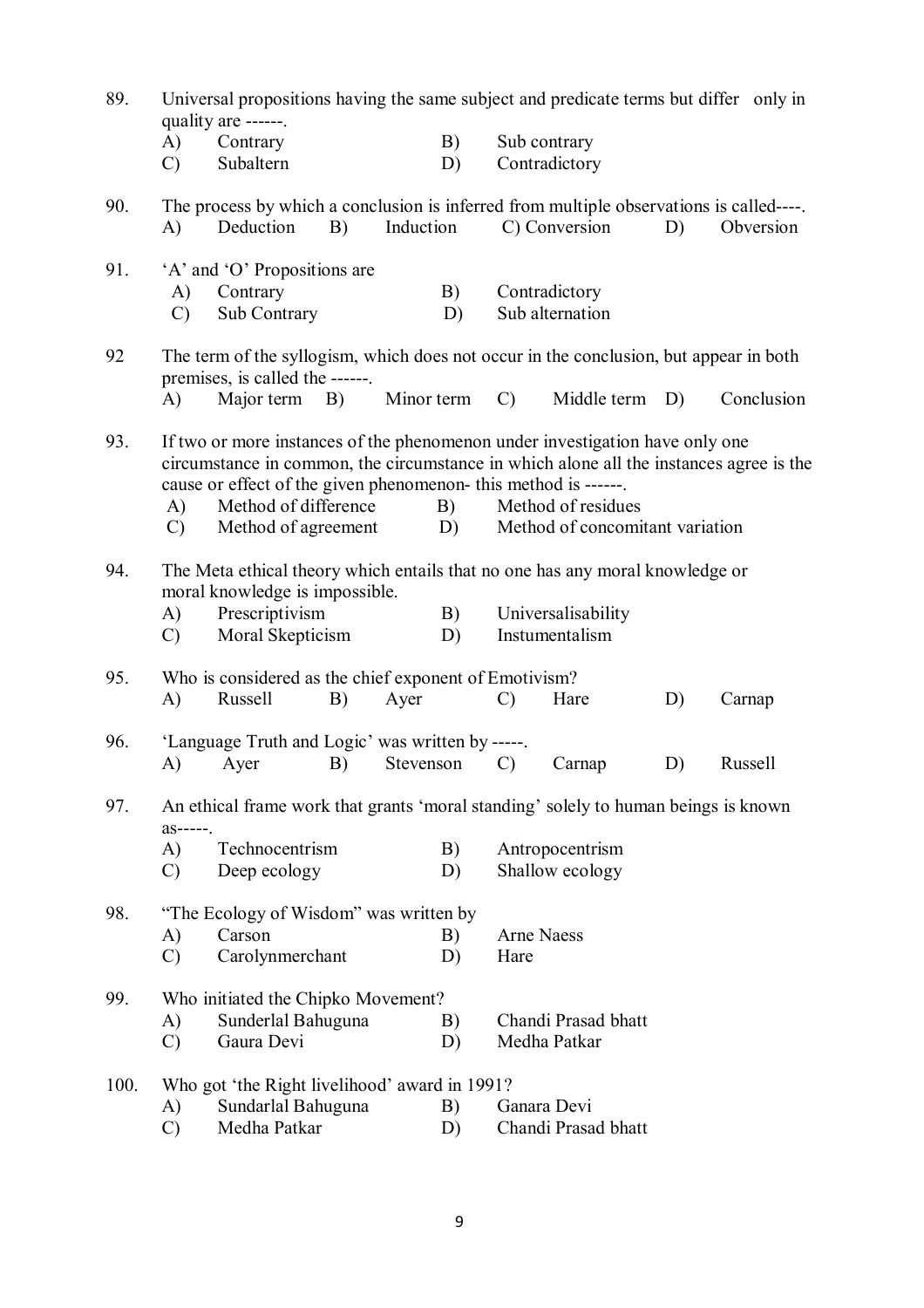| 101. | its weakness and asses its vulnerabilities is known as -----.<br>Cyber ethics<br>B)<br>A)        |                                                                                                                                                                                      |         |                                                                                                                                       | The process of testing and validating an information technology system to determine<br>Ethical hacking |                            |    |                |  |  |  |
|------|--------------------------------------------------------------------------------------------------|--------------------------------------------------------------------------------------------------------------------------------------------------------------------------------------|---------|---------------------------------------------------------------------------------------------------------------------------------------|--------------------------------------------------------------------------------------------------------|----------------------------|----|----------------|--|--|--|
|      | $\mathcal{C}$                                                                                    | Coding                                                                                                                                                                               |         | D)                                                                                                                                    |                                                                                                        | Media ethics.              |    |                |  |  |  |
| 102. | A)                                                                                               | Who argues that "mind is a philosophical illusion hailing chiefly from Descartes and<br>sustained by logical error and category mistake which have become habitual"<br>Churchland B) | Frege   |                                                                                                                                       | $\mathcal{C}$                                                                                          | Wittgenstein D)            |    | Ryle           |  |  |  |
|      |                                                                                                  |                                                                                                                                                                                      |         |                                                                                                                                       |                                                                                                        |                            |    |                |  |  |  |
| 103. | A)<br>C)                                                                                         | Sense datum theory<br>Theory of description                                                                                                                                          |         | A meaningful Proposition pictured a state of affairs or atomic fact. This is known as:<br>Picture theory<br>Verification theory<br>D) |                                                                                                        |                            |    |                |  |  |  |
| 104. |                                                                                                  | The principal exponent of logical atomism is -----                                                                                                                                   |         |                                                                                                                                       |                                                                                                        |                            |    |                |  |  |  |
|      | A)                                                                                               | Popper                                                                                                                                                                               |         | B)                                                                                                                                    |                                                                                                        | Wittegenstein              |    |                |  |  |  |
|      | $\mathcal{C}$                                                                                    | Russell                                                                                                                                                                              |         | D)                                                                                                                                    | Derrida                                                                                                |                            |    |                |  |  |  |
| 105. |                                                                                                  | The theory of sense and reference was outlined by -----.                                                                                                                             |         |                                                                                                                                       |                                                                                                        |                            |    |                |  |  |  |
|      | A)                                                                                               | Wittgenstein<br><b>B</b> )                                                                                                                                                           | Russell |                                                                                                                                       | $\mathcal{C}$                                                                                          | Frege                      | D) | <b>Sassure</b> |  |  |  |
| 106. |                                                                                                  | Structuralism is widely regarded to have its origin in the work of the linguistic<br>theorist------.                                                                                 |         |                                                                                                                                       |                                                                                                        |                            |    |                |  |  |  |
|      | A)                                                                                               | Ferdinand de Saussure                                                                                                                                                                |         | B)                                                                                                                                    | Faucault                                                                                               |                            |    |                |  |  |  |
|      | $\mathcal{C}$                                                                                    | Levi Strauss                                                                                                                                                                         |         | D)                                                                                                                                    |                                                                                                        | Jaques Lacan               |    |                |  |  |  |
| 107. |                                                                                                  | The concrete manifestation of a language is known as ------                                                                                                                          |         |                                                                                                                                       |                                                                                                        |                            |    |                |  |  |  |
|      | A)                                                                                               | Langue                                                                                                                                                                               |         | B)                                                                                                                                    | Parole                                                                                                 |                            |    |                |  |  |  |
|      | $\mathcal{C}$                                                                                    | Signifier                                                                                                                                                                            |         | D)                                                                                                                                    |                                                                                                        | $Pre - existing structure$ |    |                |  |  |  |
|      |                                                                                                  |                                                                                                                                                                                      |         |                                                                                                                                       |                                                                                                        |                            |    |                |  |  |  |
| 108. | A)                                                                                               | 'Prison Notebooks' was written by -----.<br>Nehru                                                                                                                                    |         | B)                                                                                                                                    | Ambedkar                                                                                               |                            |    |                |  |  |  |
|      | $\mathcal{C}$                                                                                    | Antonio Gramsci                                                                                                                                                                      |         | D)                                                                                                                                    | Deleuze                                                                                                |                            |    |                |  |  |  |
|      |                                                                                                  |                                                                                                                                                                                      |         |                                                                                                                                       |                                                                                                        |                            |    |                |  |  |  |
| 109. | A)                                                                                               | Who developed a form of semiotic analysis known as deconstruction?<br>Saussure<br>B)                                                                                                 | Lyotard |                                                                                                                                       | $\mathcal{C}$                                                                                          | Derrida                    | D) | Deleuze        |  |  |  |
| 110. |                                                                                                  |                                                                                                                                                                                      |         |                                                                                                                                       |                                                                                                        |                            |    |                |  |  |  |
|      | Ideological state apparatus is a term developed by Althusser to denote, institutions<br>such as: |                                                                                                                                                                                      |         |                                                                                                                                       |                                                                                                        |                            |    |                |  |  |  |
|      | A)                                                                                               | Family, media                                                                                                                                                                        |         | B)                                                                                                                                    |                                                                                                        | Education, law             |    |                |  |  |  |
|      | $\mathcal{C}$                                                                                    | Churches, trade union                                                                                                                                                                |         | D)                                                                                                                                    |                                                                                                        | All of the above           |    |                |  |  |  |
| 111. |                                                                                                  | The flower of rose sold in the market has -----value                                                                                                                                 |         |                                                                                                                                       |                                                                                                        |                            |    |                |  |  |  |
|      | A)                                                                                               | Instrumental value                                                                                                                                                                   |         | B)                                                                                                                                    |                                                                                                        | Intrinsic value            |    |                |  |  |  |
|      | $\mathcal{C}$                                                                                    | Permanent value                                                                                                                                                                      |         | D)                                                                                                                                    | Social value                                                                                           |                            |    |                |  |  |  |
|      |                                                                                                  |                                                                                                                                                                                      |         |                                                                                                                                       |                                                                                                        |                            |    |                |  |  |  |
| 112. | A)                                                                                               | Immanuel Kant claims that a good will is -----.<br>An unconditional good                                                                                                             |         |                                                                                                                                       |                                                                                                        |                            |    |                |  |  |  |
|      | B)                                                                                               | Conditional good                                                                                                                                                                     |         |                                                                                                                                       |                                                                                                        |                            |    |                |  |  |  |
|      | $\mathcal{C}$                                                                                    | It is rational will which is dependent on other conditions                                                                                                                           |         |                                                                                                                                       |                                                                                                        |                            |    |                |  |  |  |
|      | D)                                                                                               | Particular moral law.                                                                                                                                                                |         |                                                                                                                                       |                                                                                                        |                            |    |                |  |  |  |